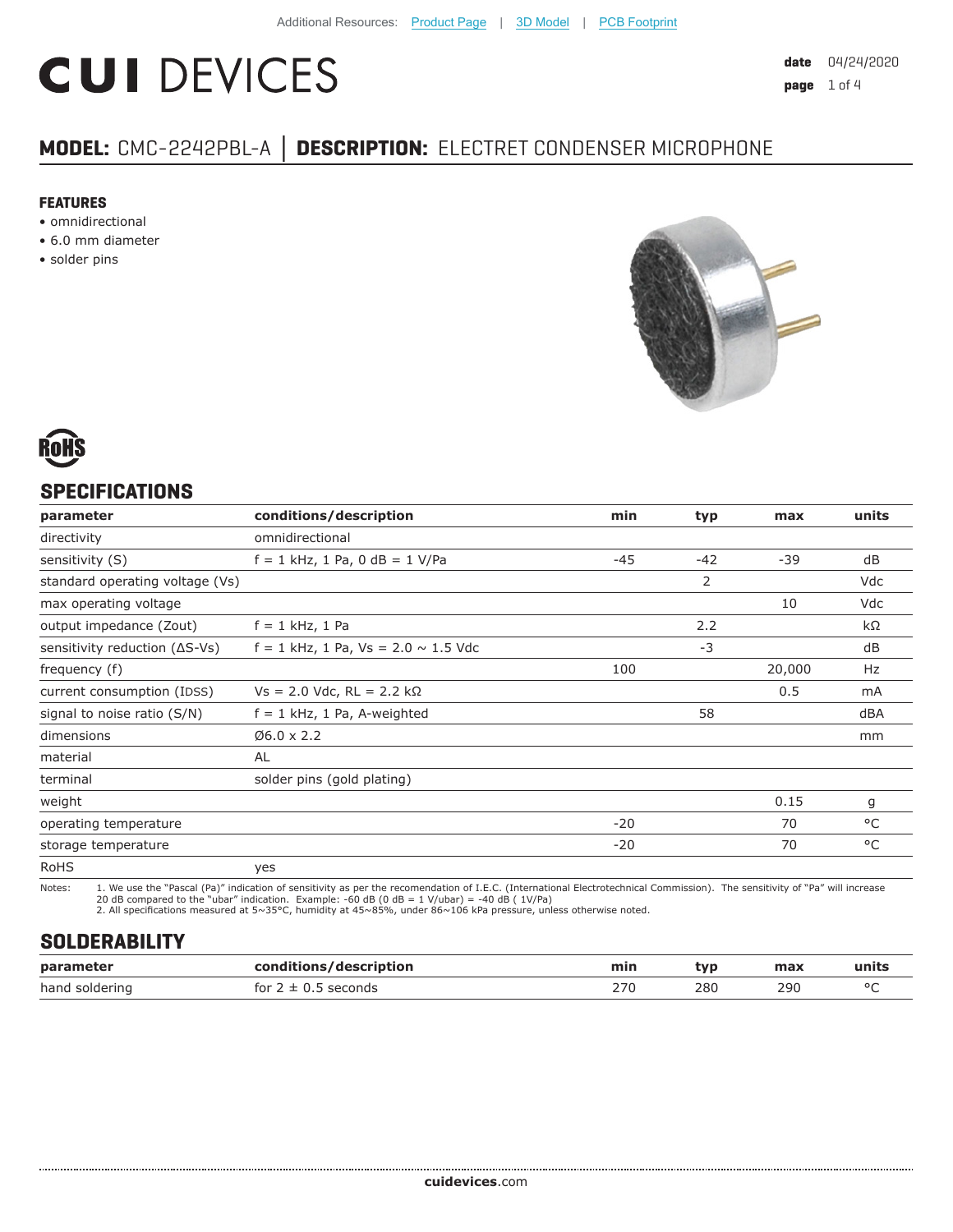#### **MECHANICAL DRAWING**



## **FREQUENCY RESPONSE CURVE**



### **APPLICATION CIRCUIT**

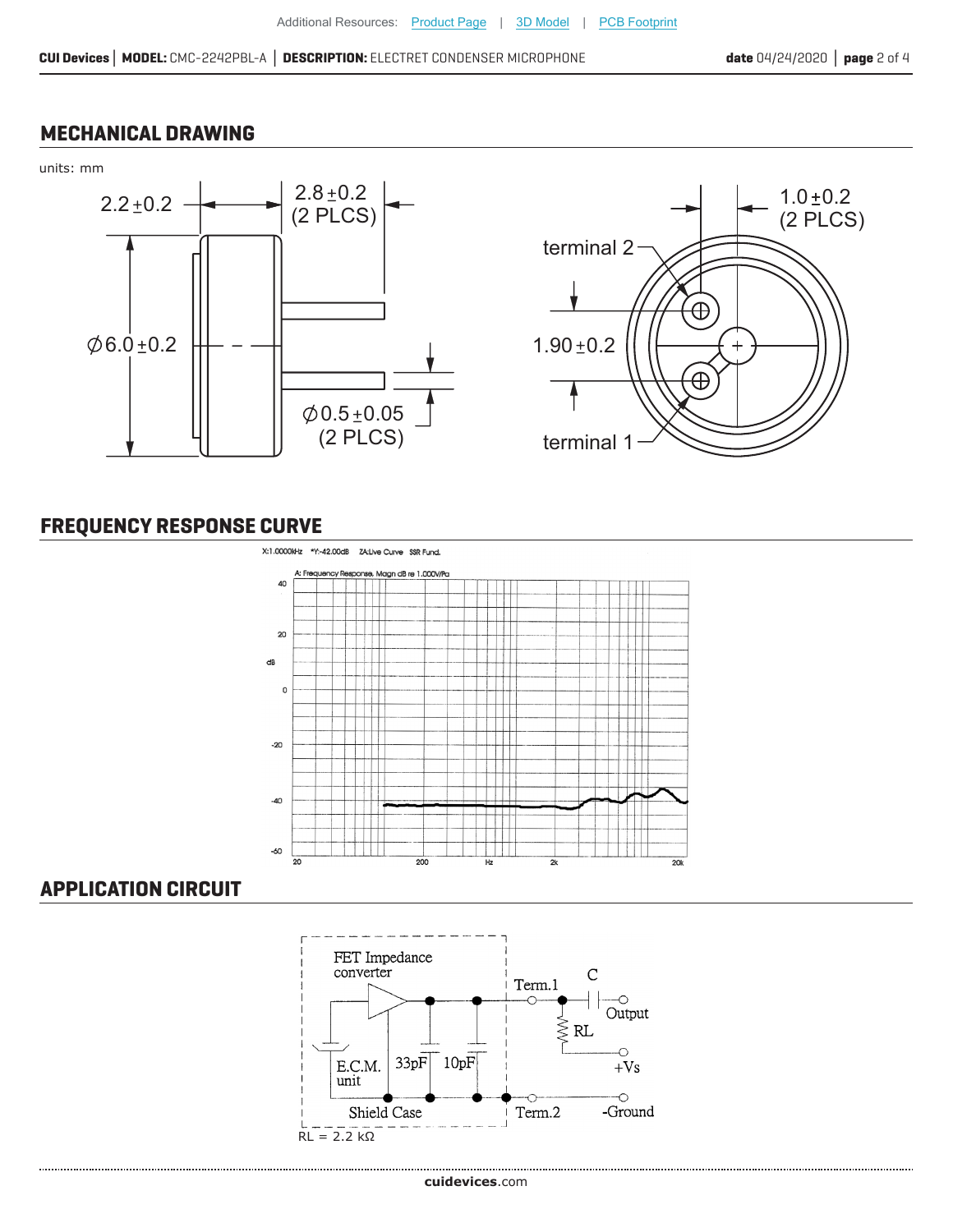**CUI Devices│ MODEL:** CMC-2242PBL-A **│ DESCRIPTION:** ELECTRET CONDENSER MICROPHONE **date** 04/24/2020 **│ page** 3 of 4

#### **PACKAGING**

units: mm

......................

Inner Box Size: 100 x 100 x 8 mm Outer Box Size: 230 x 230 x 270 mm Inner Box QTY: 100 pcs per box Outer Box QTY: 10,000 pcs per box